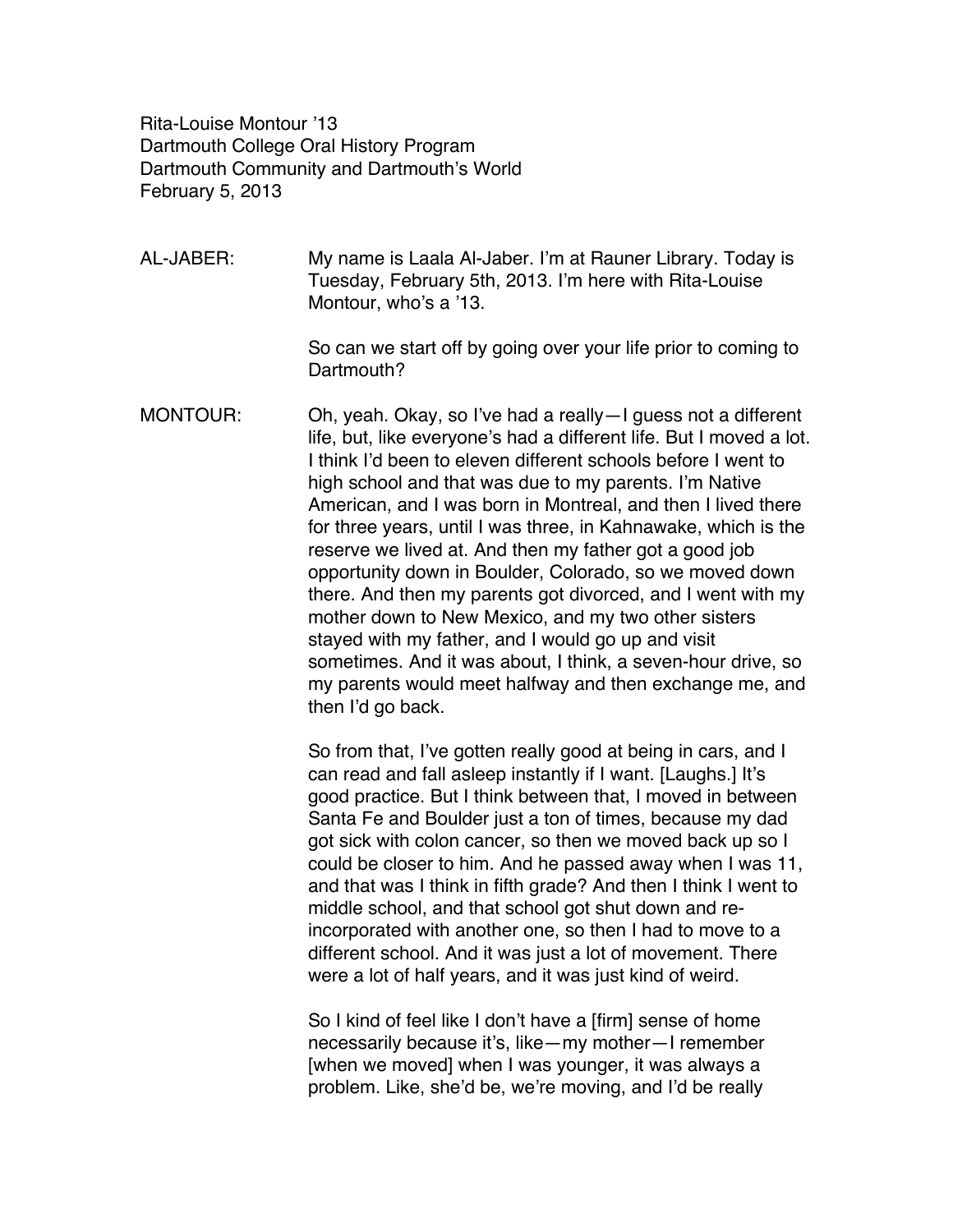upset. I didn't want to be moving again. And then eventually it got to a point where I'd be in my room and whatever, like, reading. I don't know, watching TV. And she'd come in, and be like, "We're moving." And I'd be "Okay, where are we going now?" Because it just became something that happened.

I think from that, I've gotten really good at making friends, but I don't really know how to necessarily try to keep friends because they've always been kind of this—oh, they shift out; they change. So when I went to high school, I was there at a boarding school for four years, so I really, really, really enjoyed that because it was a home base. Like, I got really attached to everyone there, and you lived with all your friends—like, just forever. And my class was of 30 kids, so I got really close to everyone in the grade, and I really enjoyed that.

And I started dating a guy there, and we dated for two years? And I got really attached to *his* family because he was a day student, and we would always go to his house on the weekends, and he was going to come to university in the States because that was his goal. But I never really had those kind of thoughts, being *Oh, I*'*m gonna go to university*. Like, I was—because in Quebec you graduate in grade 11, go to CEGEP, and then after that you can go to university. So it was a weird two-year professional program kind of thing. So I was just planning on maybe doing that.

- AL-JABER: Do you specialize in those two years?
- MONTOUR: Yeah. Like, you kind of pick a more firm track. Like, it's science or social sciences or —you know, kind of just like you kind of keeping going down [one] and then in other ones, you can do more computer science and stuff. And so I was going to go to a CEGEP, and then probably live around and live in my town and stuff, because I didn't really have firm plans.

But I ended up staying for another year at my private boarding school because they were a private boarding school, so they offered grade 12, which most Quebec high schools don't do. And I had a friend whose mother was the guidance counselor and was like "Oh you're a smart Native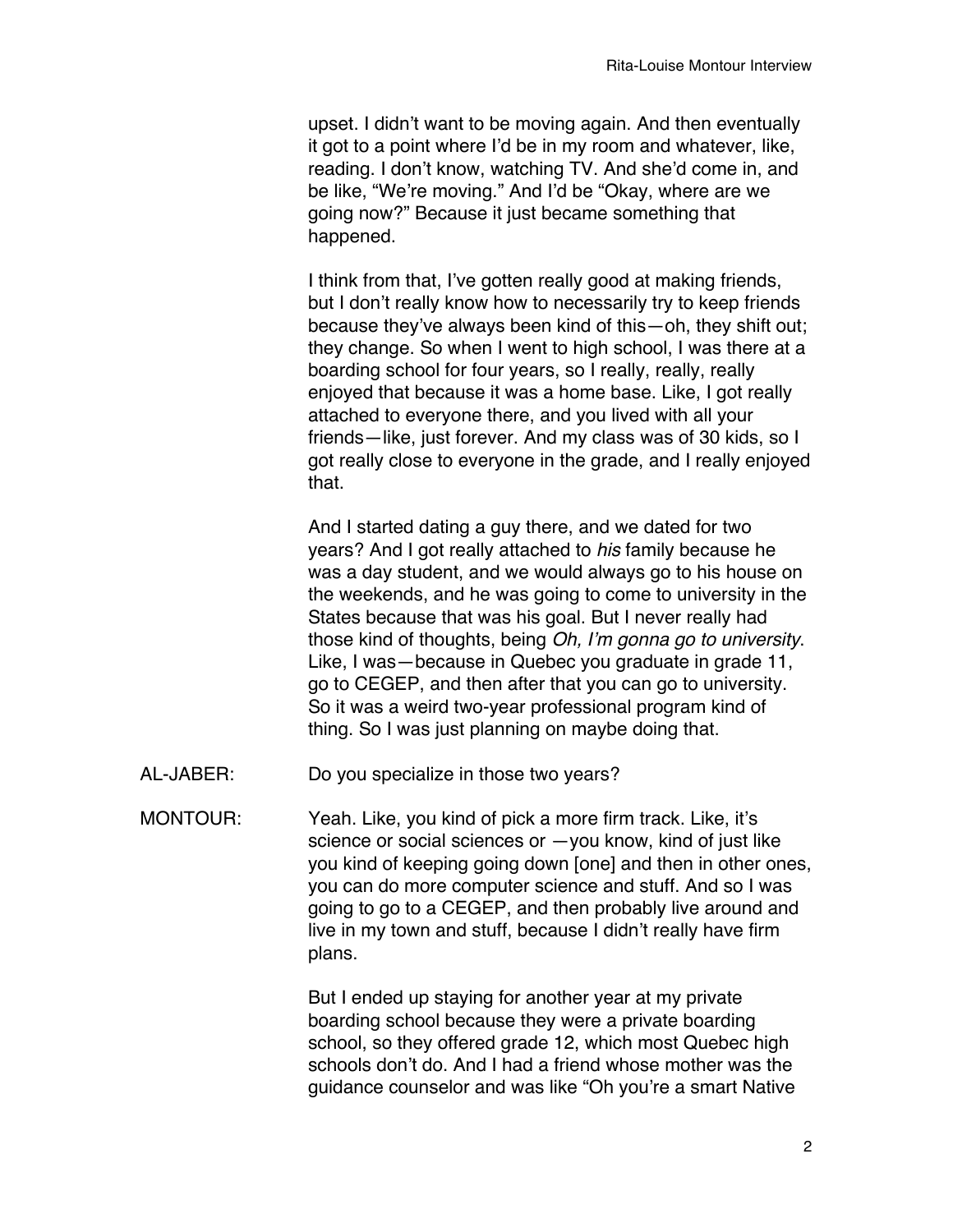American. We could get you into some really good schools, down in the States." And I was Uhhh…like, I didn't really want to meet with her. It was going to be too much work. *I don*'*t even know—why would I go to university?*

And then my friend kept pushing me. She's, like, "Come on! Mom really, really wants to meet with you. C'mon, c'mon!" So I was, "Okay. I'll meet with her. Fine." And so we went, and she was like,—yeah, she was just telling me about "it's a great opportunity," and I was, like, "Okay that sounds cool," you know. And she was, like—she said, "Okay, we'll take you down to one," because my boarding school's only two hours away from here. It's right on the border of Quebec to Vermont, so I was, like, "Okay."

So we drove down here, and she just literally just showed me the Dartmouth campus, and I was, like, "Are all American colleges like this? This is beautiful!" Like, you know? I was just imagining every college campus is like this.

- AL-JABER: Did you get here in the summer, though?
- MONTOUR: Yeah, it was, like—yeah, it was beautiful. [Laughs.] I was just, like, *What is going on?* Like, everyone was running around. I was, like, *Oh, my God, this is how you imagine college,* right? And she was, like, "Yeah, there's tons of schools that are like this." And I was, like, "Oh, but they seem so big, you know?" Because my school had 180 students, and that was, like grades 7 through 12, so all the grades were really, really small.

And so I was, "Okay, I guess we can try." And oh, my God, if I had known how much work it was going to be to apply to all the schools, I probably wouldn't have, because all the essays and the common apps. And everyone had been studying for the SATs way before me, and I was laughing at them because they were all in those extra classes and taking APs. And I was, like, "Ha-ha-ha, losers, I get to go play on the basketball court!" [Laughs.] And then it was, like, "Well, you have to take the SATs in a month. Have fun."

So I had to, like,—I think I studied with a couple of friends, and I had no idea what I was doing, and then I went into the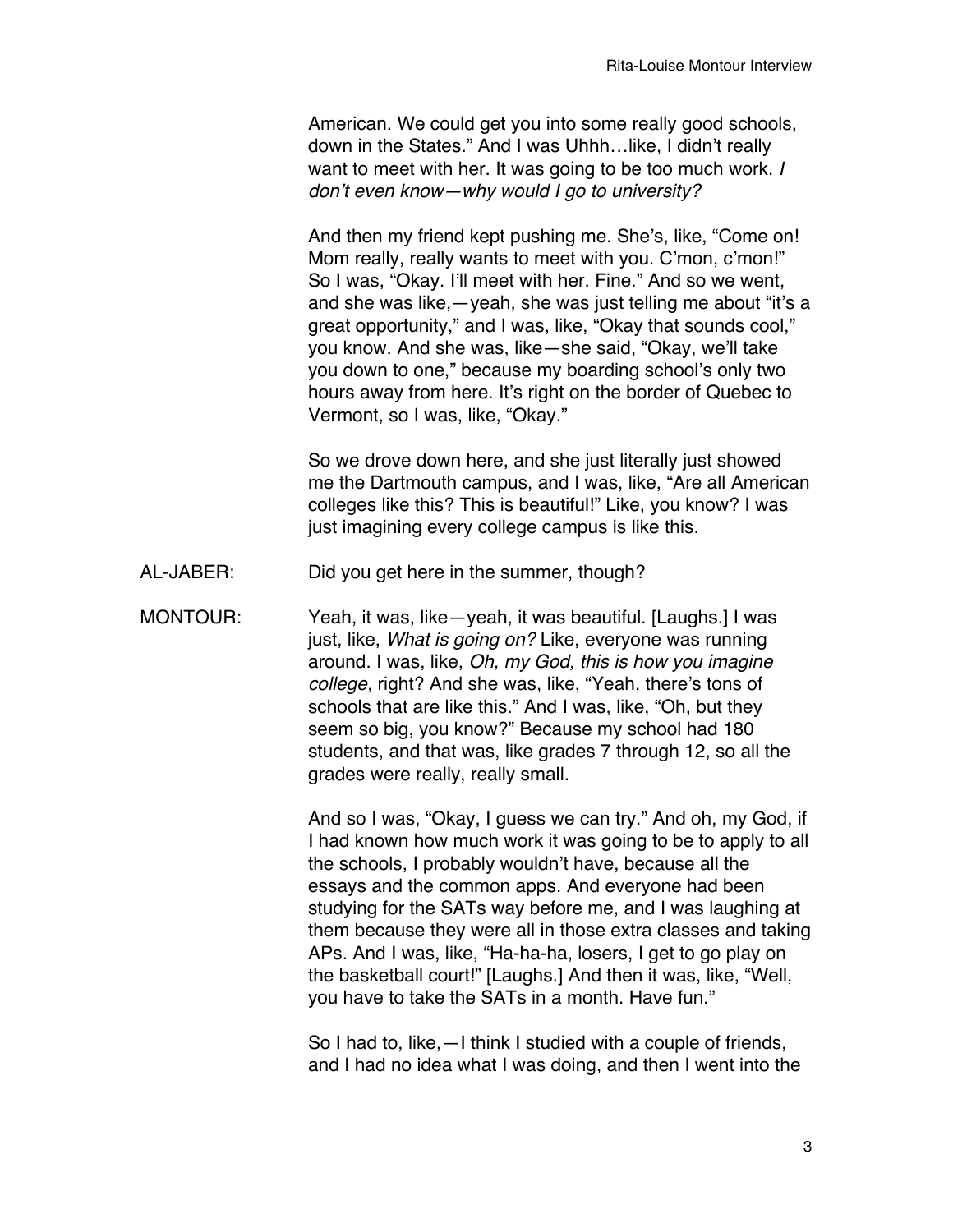test. [Laughs.] It was just so stressful! But I guess my scores were okay because I got in, right?

But I think my—I remember I was still dating the guy, and he was applying to a ton of schools, and he hadn't been hearing back from them, but I heard back [chuckles] from all my schools, so he was getting kind of upset, because I think one day I picked up one of the envelopes, and I was, like—it was Stanford, and I was, like, "I got into Stanford!" I was so excited. And he was, like "Congratulations." Because the best one he got into at that point was Brigham Young or something. And I was, like, "It'll be fine. You'll hear back from your other schools, too," because he was a head prefect and was really smart, too, so it was, like, "You're not gonna have any trouble. Don't worry." But I was, like, *Okay, I should stop bragging.* [Laughs.] But he got into Harvard, so he's fine now. He's off there.

But I think I really wanted to come to Dartmouth because it was the only campus that I actually ended up seeing, and they took me down for the Native Fly-in Program that they have here, and I was, like, *Everyone is so nice*, and they wanted to be your friend, and the classes were small. And, like—I don't know, it was just close to everything, so I wanted to stay around in the area.

And I think I was choosing between Dartmouth, Stanford and Colgate, and my guidance counselor said, "Why are you even looking at Colgate? Push that away." [Laughs.] I was, like, "It sounds nice there. I don't know." But Stanford was going to be too far away, so I—and because I was talking to my mother about it, and she was, like, "You're still young. You know you can get a car, and drive home. You won't have to pay for your flights and everything," because my dad passed away and left us some money, so my mom doesn't have much. She spent it all—like, you know, supporting me and my three sisters. And my two sisters are kind of like delinquents, so she has to deal with a lot. So it's really, like— I'm kind of supporting myself through what my dad has left me.

And so I have to pay for my phone, I have to pay for my car and you know, everything is kind of like—she's, like, "It's just gonna be so much easier on you going here because you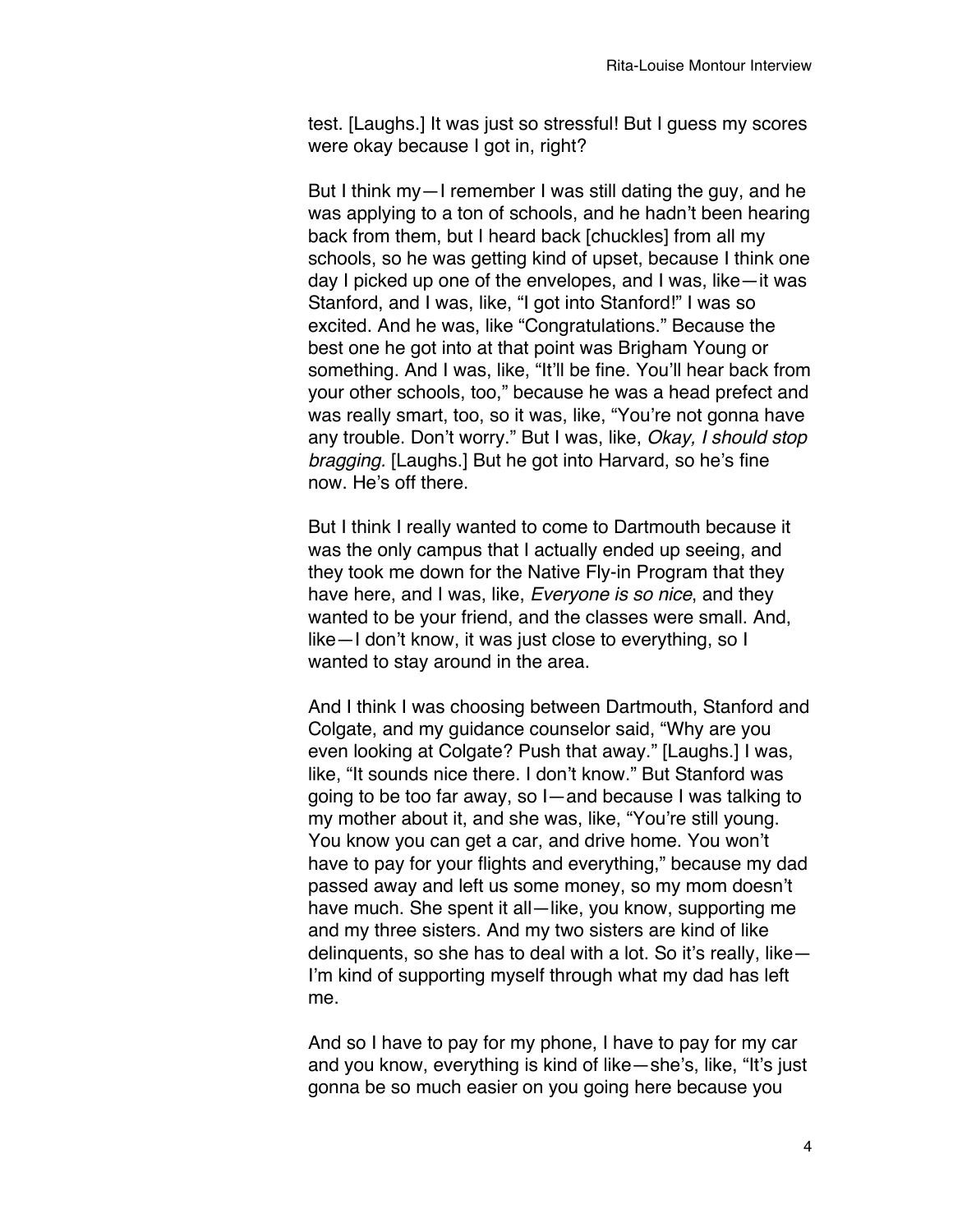won't have to pay for your flights and everything to get back home, and you have much more of a supportive base."

And I'm really glad that I stayed around here because it's, like,—I stayed in contact with my old boyfriend, and I got to be with his family a lot, who kind of became a second family for me. And that's just kind of what led up to choosing Dartmouth. It was just a bunch of good people around me pushing me towards good things.

- AL-JABER: So what would you have done if you didn't come to Dartmouth? Because it seems like it happened all so suddenly.
- MONTOUR: It did. I was going to go—there were two CEGEPs that I think I got into, and I was going to go to the better one. That was Marianopolis, because I couldn't decide what I liked in high school, so they were the only CEGEP that offered arts *and* science program, so instead of just sciences or the arts. You know, they had a combined program. So it was, like, *Oh, it*'*s like high school but more in depth*. So I was going to go do that and then probably just live on the reserve and get married. [Laughs.]

So I don't know, it's really weird that—I am a senior, and I have no idea what I'm going to do, because I've never really had a plan per se.

AL-JABER: Well, what's your major?

MONTOUR: I'm a bio major. And that came about by a fluke as well, because I came here, and I was, like, *Luckily it*'*s a liberal arts; you don*'*t have to choose your major right away.* So I went around, and I took classes in every department—like, every single department. And I think I took—in the fall, I took a class called Bio 2, which is human biology but basic. And it's designed for non-majors. And I was, like, *This is so cool. Oh, my God. Like, all these cool details about the body. That*'*s awesome.*

> And I think—I took a couple of other bio classes, and I was, like,—I had fun in all the other classes, and they were interesting, but none of them were, like, *Yeah, I wanna learn that material.* So I was, like, *I guess I*'*ll have to be a bio*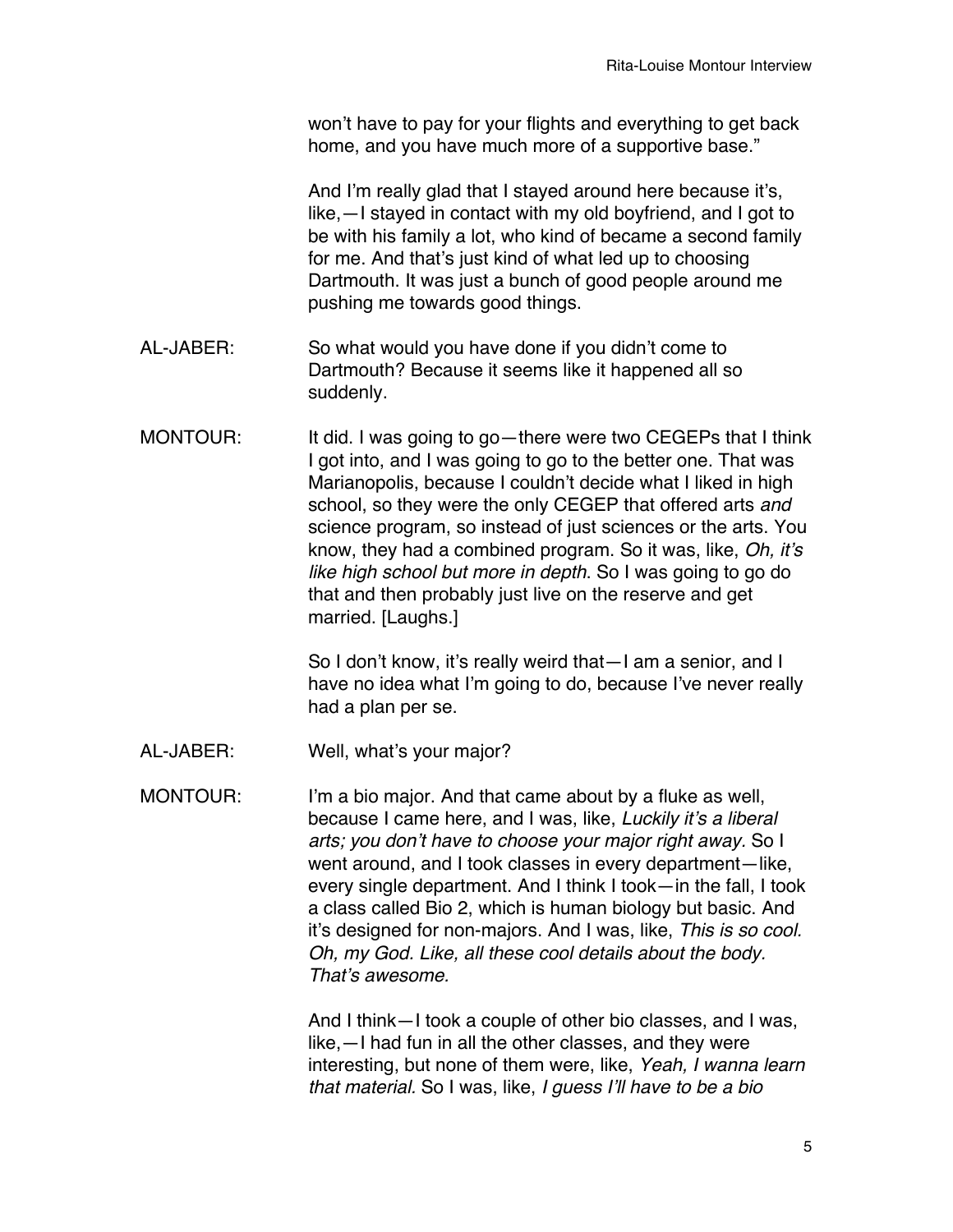*major. I don*'*t know what else to choose.* So I chose that, and I probably shouldn't have because it's full of pre-med kids, and they are really scary, and my grades aren't that great. [Chuckles.]

- AL-JABER: Well, you're graduating now.
- MONTOUR: Yeah, yeah, so I don't have to worry about that. But it's still I'm worried about trying to find a job, because it's, like—you know, you look at everything, and they're requesting your transcript, and I'm, like,—my transcript isn't stellar. So it's, like,—you know. I don't know. I'm just worried about what's going to happen afterwards because all my senior friends are getting jobs.
- AL-JABER: But you've applied to certain jobs.
- MONTOUR: No. The thing is, I don't even know where I want to go because I'm pretty sure I don't want to go home because after experiencing here and then going back home in the winter—like, it's,—and even talking to my mother, it's very stagnant in town. You know, it's you know who you know, and everyone just gossips, and there's nothing really to do. And because I didn't grow up there I don't have, like, family ties and the friendships growing up and everything.

So I know two guys who are my friends, because they're the sons of my mother's best friend. That's how I know them. And one is basically super bored right now. Like, all he does is play video games at home. And they're 25, you know? And then the other guy is at university right now in Lennoxville. It's a college, I think. And so he's graduating. He's a theater guy. I don't know what he's doing. So it's just there's nothing really at home.

- AL-JABER: Are you the first person out of your sisters to go to college?
- MONTOUR: My eldest sister went to college. She was doing a nursing program at Ottawa U., but she didn't make it all the way through.
- AL-JABER: So can you talk to me about your experience coming into Dartmouth and how you sort of integrated into the community?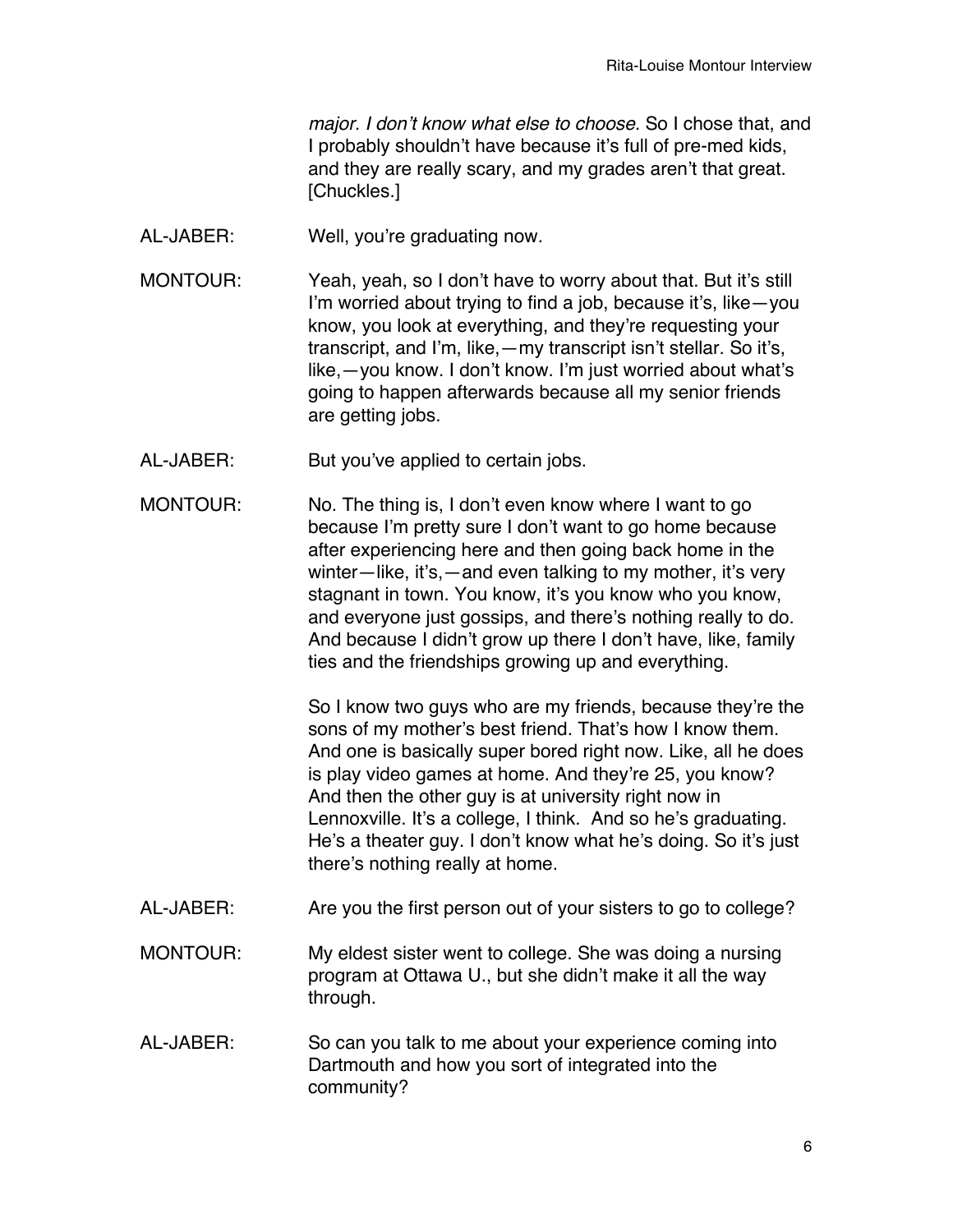MONTOUR: I lucked out. I had a really good roommate, and I had a really, really, really good UGA. Like, I'm still *best friends*—I'm best friends with my UGA. She's a '12, and I think she she's one of those girls who came in and was shy and didn't really know how to make friends, and then she got a boyfriend, so she just kind of hung out with him all the time. And luckily, he kind of had a friends group, so they all played Dungeons and Dragons together.

> So, because she was the UGA, they needed another person to play with them, so she's, like, "Oh, I'll blitz out to my floor kids. Maybe someone will wanna play." And I'm a huge nerd. Like, these earrings are from a video game. And so I was, like, *That sounds sick. Like, I wanna try that.* And so I blitzed her back. I was, like, "Yeah I wanna play," and she's, like, "Okay, great. I didn't know anyone was gonna blitz back."

So I went, and I met her friends, and it was cool because they were—I was a freshman and they were all upperclassmen. Like, it was a '12—I think there was three '11s in the group, and then there was a '10. And so I got a connection in that sense, so it felt a lot more stable immediately because I became friends with upperclassmen who are less focused on partying and more focused on, like,—you know hanging out because they've been through their freshman party years.

And so that was really helpful to have as a base, because Friday nights is, like,—none of them were part of the Greek system. Like, they were all Comp Sci, math majors, so they didn't go out, so it was "We're gonna watch *Up* and sit in the house, and we're gonna play video games and play board games." And it was just, like,—and do puzzles and just go eat. And it was just what I needed. You know, because that's what I was more used to in high school. It was just living with friends, you know, and doing stuff and not focused on drinking.

AL-JABER: But when you first came in—like, Greek culture is huge here. Did you ever think of ever joining a sorority or—

MONTOUR: I'm actually in a sorority.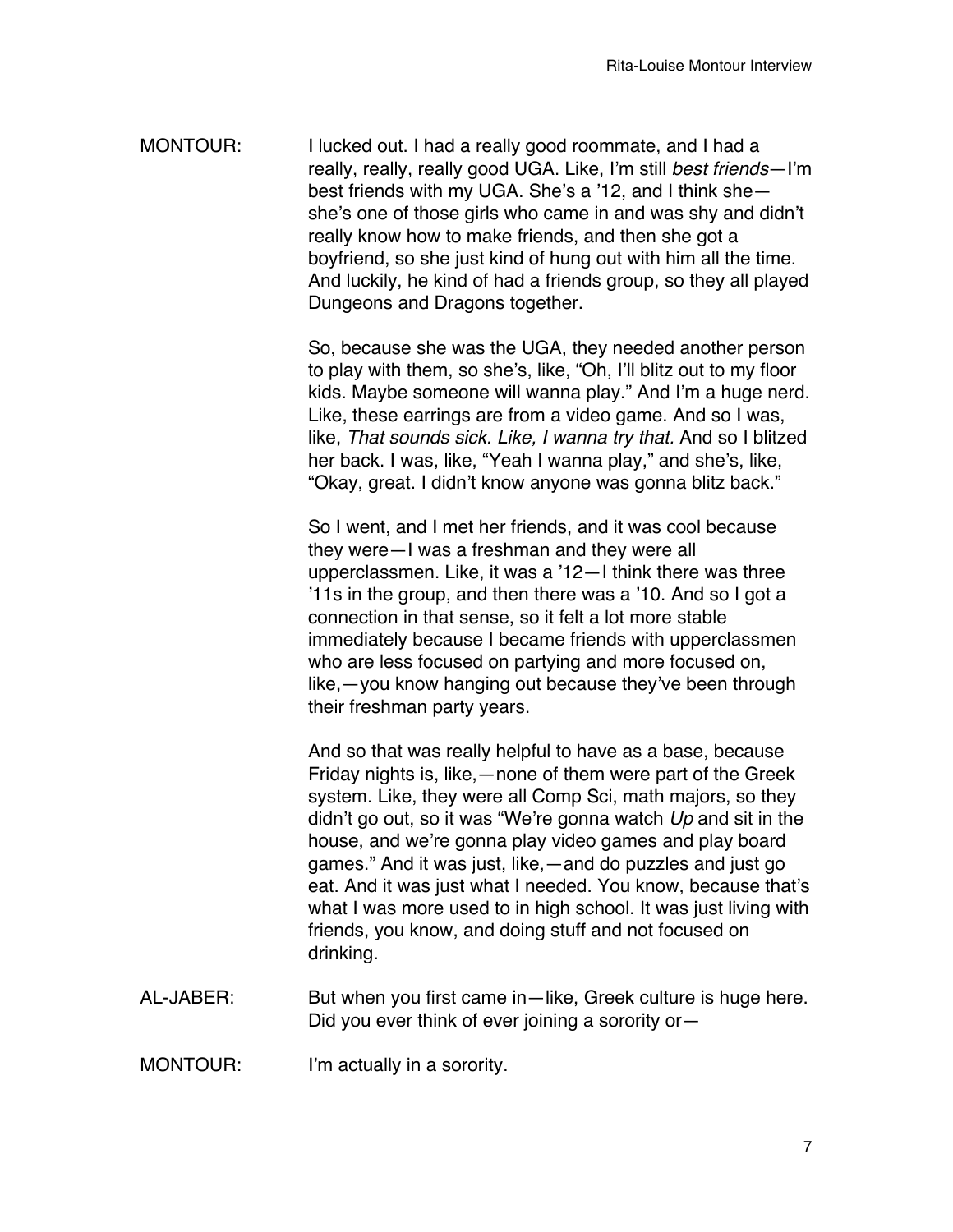AL-JABER: Oh, you are.

MONTOUR: Yeah. I joined I think—so it's me and my freshman roommate, who are still really good friends, who joined the group. I eventually dragged her with me. I was, like, "You have to come play Dungeons and Dragons with me. It's so much fun." She was, like, "Okay." And so now we're all friends with this huge group, right? And we still all e-mail each other. We have a Google group that we blitz out to all the time.

> But we would go out and party and try to hang out because we both joined the rugby team as well. I played in high school, so I was, like, *Oh maybe a sport will be fun, too,* because I knew it would be a good way to meet people and stay active.

And so we would go out and hang out with the other freshman girls who we met through rugby. It was fun. You know it's you got to be able—you know, it was all crowded and sweaty and you got kind of hot, and you really didn't know anyone, and you just kind of stood in the corner, and everyone—everyone knew you were a freshman because it's so clear when you see them walking around you. "Yep, that's a freshman right there." [Laughs.] And you're trying to blend in, but—

Now, when I look, I'm, it's so obvious. Like, it must have been so obvious. Like, all my upperclassmen friends, whenever me and my friend, Melissa, would say anything, they would always be, like, "Freshmen!" And we'd be, like, "What? We didn't say anything!" But we did. We totally did. [Laughs.]

- AL-JABER: So when did you join the sorority? Was that immediately after you came?
- MONTOUR: Here, you have to wait a year, so you can't join freshman year, and rush happens sophomore year, which is actually really good because then everyone gets to make their friends and they kind of find out what they want to do before they just immediately get sucked into a house, you know?

AL-JABER: Mm-hm.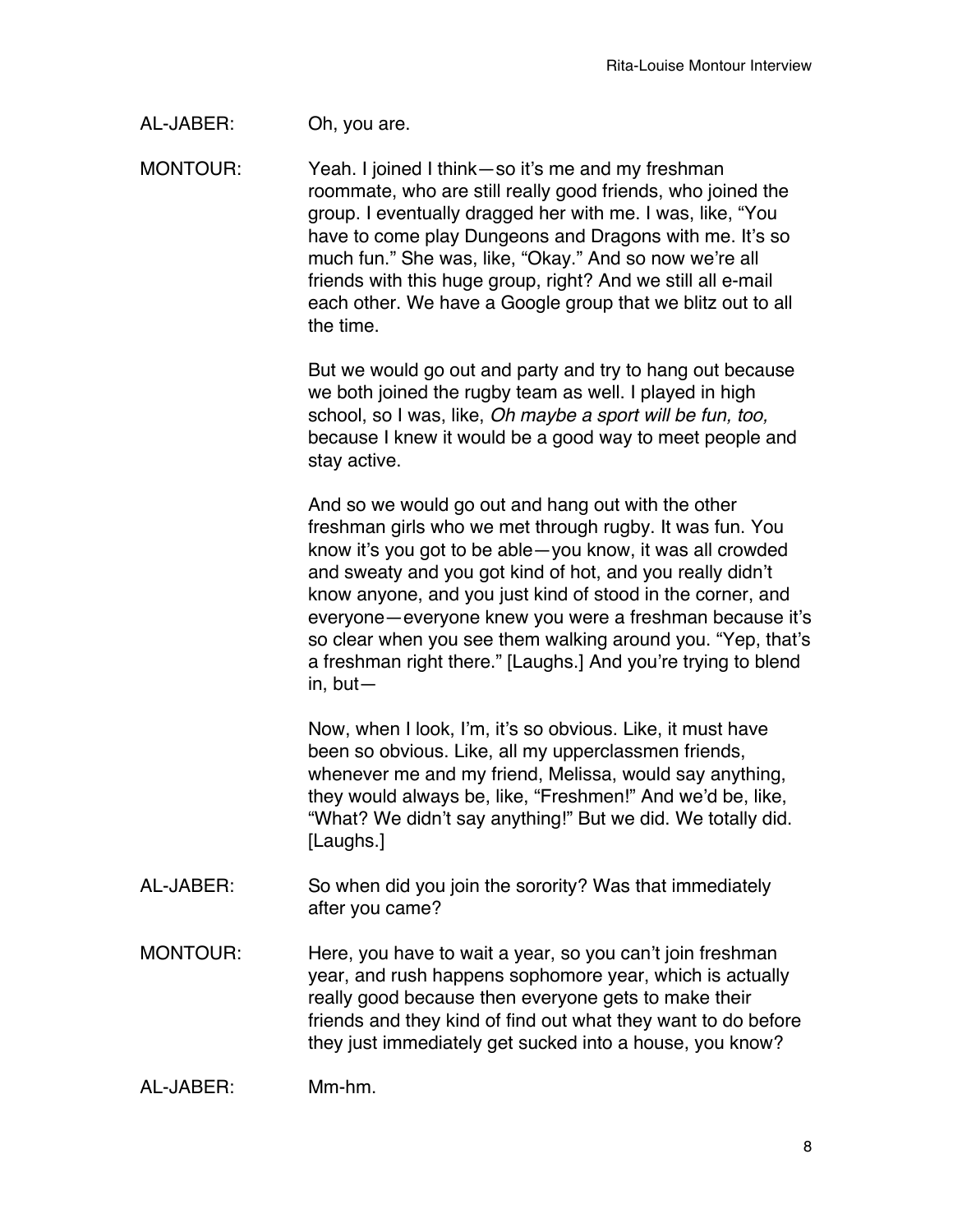MONTOUR: So that was nice. And my friend Melissa actually chose not to rush when the recruitment process started. And I was, like, *Well, maybe I want to. I really like meeting people.* So I was, like, *It shouldn*'*t be that bad.* And I really like talking to people. And it seems like maybe—I'm, like, *If I don*'*t like it after the first day* you can drop. So I was just, like, *If it*'*s not a thing for me, then whatever. I*'*ll just drop.*

> So I went through, and it's a process. It's only four or five days, but it's long because I think—there's eight girl houses, so you have to go visit them all and talk with them for I think—like, parties are thirty minutes or an hour or something? So it's you go and you're just talking to girl after girl after girl after girl and girl. And it's just exhausting.

But when I was going through the process—because I wasn't really, like, *I have to join a house! I have to join a house!* I wasn't worried about impressing them. And when they asked me questions, I just would just answer honestly. And they're, like, "Well, what do you do on campus?" And I was, like, "Oh well, I play Dungeons and Dragons." And it's just if they weren't into that, I was, like, *They*'*re not gonna be into me because that*'*s a huge part of me.* I really like—I feel like saying Dungeons and Dragons as something that people can immediately know of what it is. So was just, like, *If you can*'*t accept that, then, like I don*'*t want to be in your house anyway,* you know?

And so there were a couple of houses that you know, you get invited back and stuff, so there were some that invited me back. And one of them—like, they really loved it. They just, like, they just totally loved that you were into something weird and were really yourself.

And that's the sorority I ended up joining because every girl I talked to felt like they were already my friends. And everyone was just so uniquely themselves that I was, like, *This is great. Like, this is great. This is not what I imagined a sorority was going to be.*

AL-JABER: What first motivated you to join one?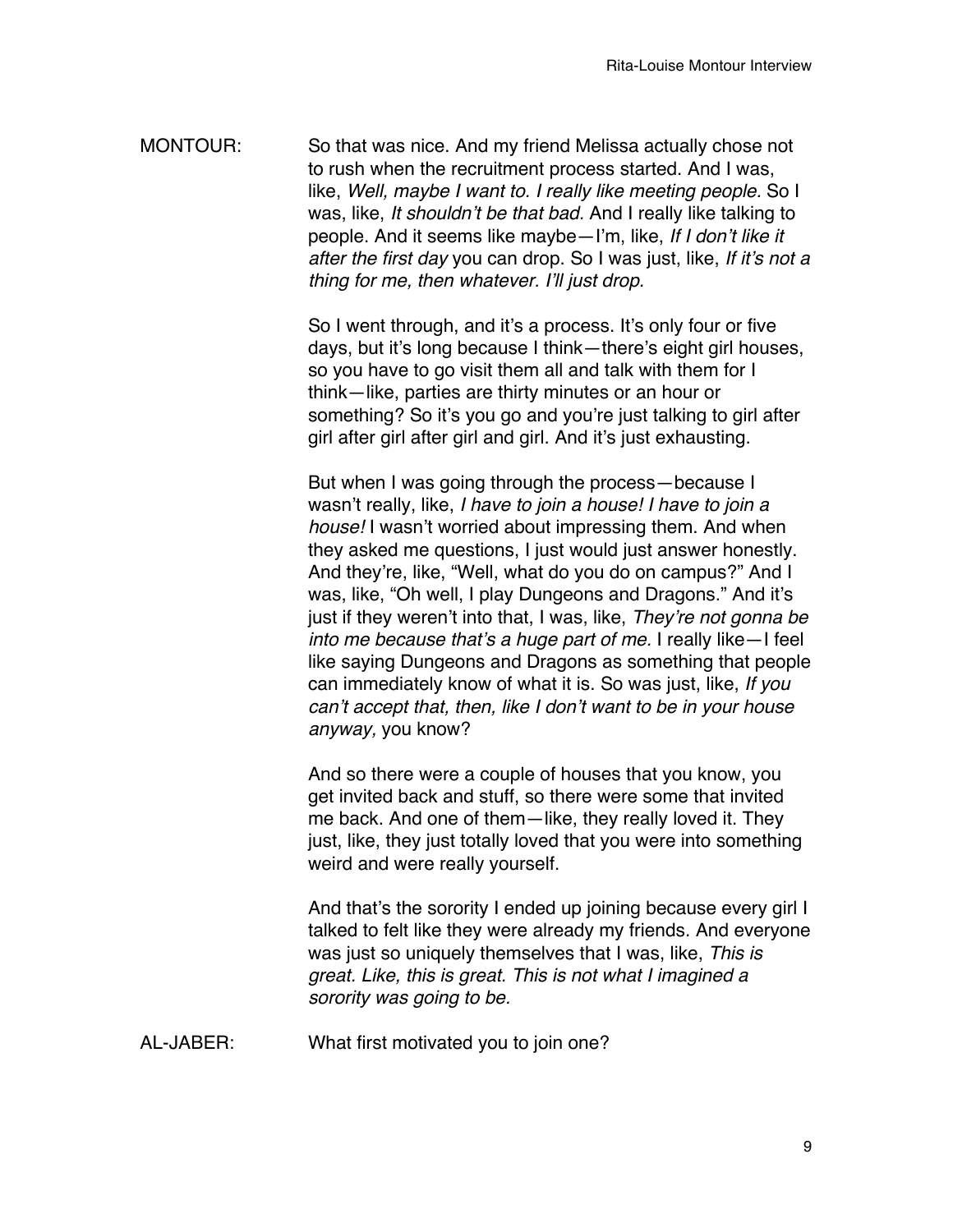- MONTOUR: Well, we had—like, everyone was going through rush, so it was just kind of something everyone did. And I was, like,—it seems like a process that you can get to know a lot of people through. So I was, like,—I like meeting people, so I was, like, *Why not? Like, see how it goes.*
- AL-JABER: Are you active in the Native American community on campus?
- MONTOUR: I think I came—they had orientation week for that. And I came, and I didn't really seem to mesh with a lot of the people. But I've met a lot of NADs now—like, later, through other things. And I'm I don't know, I really love talking to them and, like,—it's enjoyable. But I kind of wish I had gotten more involved with that. But I also feel like they're—it's still the reserve mindset sometimes and that's why they're drawn to each other, and that's why I feel kind of drawn, but that's why I feel kind of out of it, too, because I understand the reserve, but I don't really feel necessarily a part of the reserve.

So I would feel weird. Like, I would almost feel like a poser going in, being, like, "Yeah, I'm from the reserve and I'm Native," but I didn't grow up in the same mindset because I grew up in Boulder and Santa Fe and stuff.

- AL-JABER: I see. And how do you juggle all these different roles that you have on campus, and how do you keep ties with all these different communities that you're a part of?
- MONTOUR: Just say hi and just go if I can. It's not that I have really strong roles in a lot of these places, you know? Like, I just feel like I'm kind of a person to add some social lubrication, you know? Like, there's people who are, like, "I am the pillar of this community " and stuff. And it's like, "I'm a member." So I don't feel like I necessarily am struggling. And if it's like, if I don't have time, then, you know, I have, like—I have my list of priorities of things that I want to do.

Because we have sorority meetings every Wednesday. You go and they have announcements and you get drunk and hang out with everyone. And they're a lot of fun, but sometimes I'm tired and I don't want to go, so I don't, you know.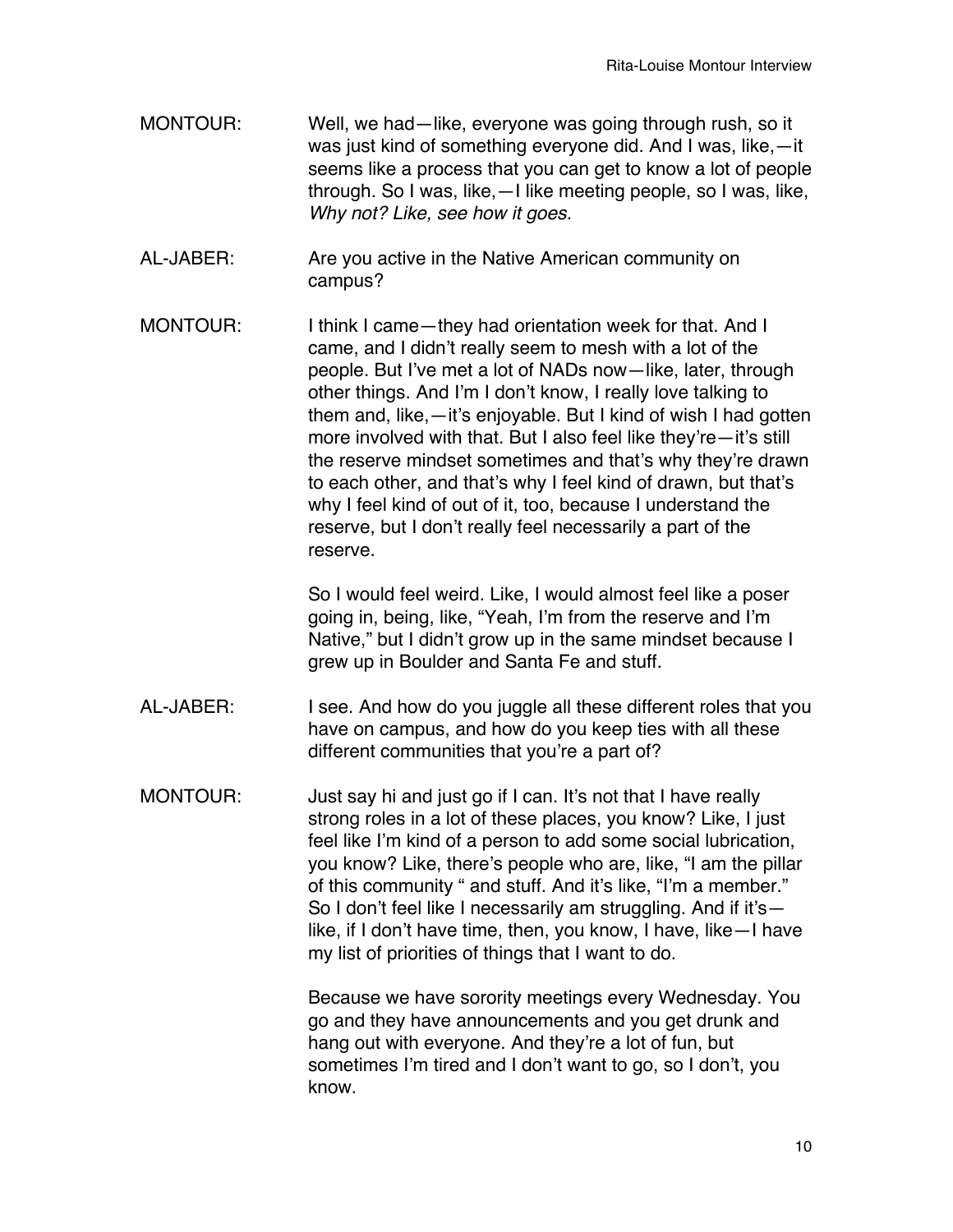AL-JABER: So has your sense of community changed over time?

MONTOUR: I mean, the thing is it was really hard sophomore year because, like—or junior year because a lot of people ended up graduating and all my '11 friends and everyone, so it was just like—I think it was just me and Michelle and Melissa.

> And it was weird because I was off some terms and I didn't see her that often, and it's just—it was weird not having that base of, like, Oh, what is everyone doing this Friday night? And it was hard to fill in times, you know?

- AL-JABER: Mm-hm.
- MONTOUR: Because it's like I realized I wasn't necessarily involved in a lot of programs, and I didn't have a job. And so when I would text people, "Hey, let's go for a ride," and everyone would be like, "Oh, I'm sorry. I have this. Oh, sorry. I have this," you know?
- AL-JABER: Mm-hm.
- MONTOUR: And I feel like this term—I'm really enjoying this term because I'm working two jobs, and I have my classes, and meetings, and I feel like things are, like, really filled in nicely. And I'm living off campus, which I enjoy so much because we can cook, and it's like coming home.
- AL-JABER: So it seems as though your community is very malleable. Is that something that you intentionally worked towards or it just happened naturally?
- MONTOUR: I think that's probably how I feel comfortable because I used to like fluidity and moving and being able to change things, so it's, like, Oh, if I want to go here, then I go here, and if I want to be here, I can be here. I honestly— like, you know, you're supposed to be self-discovering yourself and being, like, *Yes, this is the core of me*. But I don't know. Like, people are always, like, "Yeah, I really like—you know, I'm a loner, and I like being inside and recharging and watching movies and stuff." Sometimes I love doing that. But other times, I love being in a crowd and talking to everyone, so I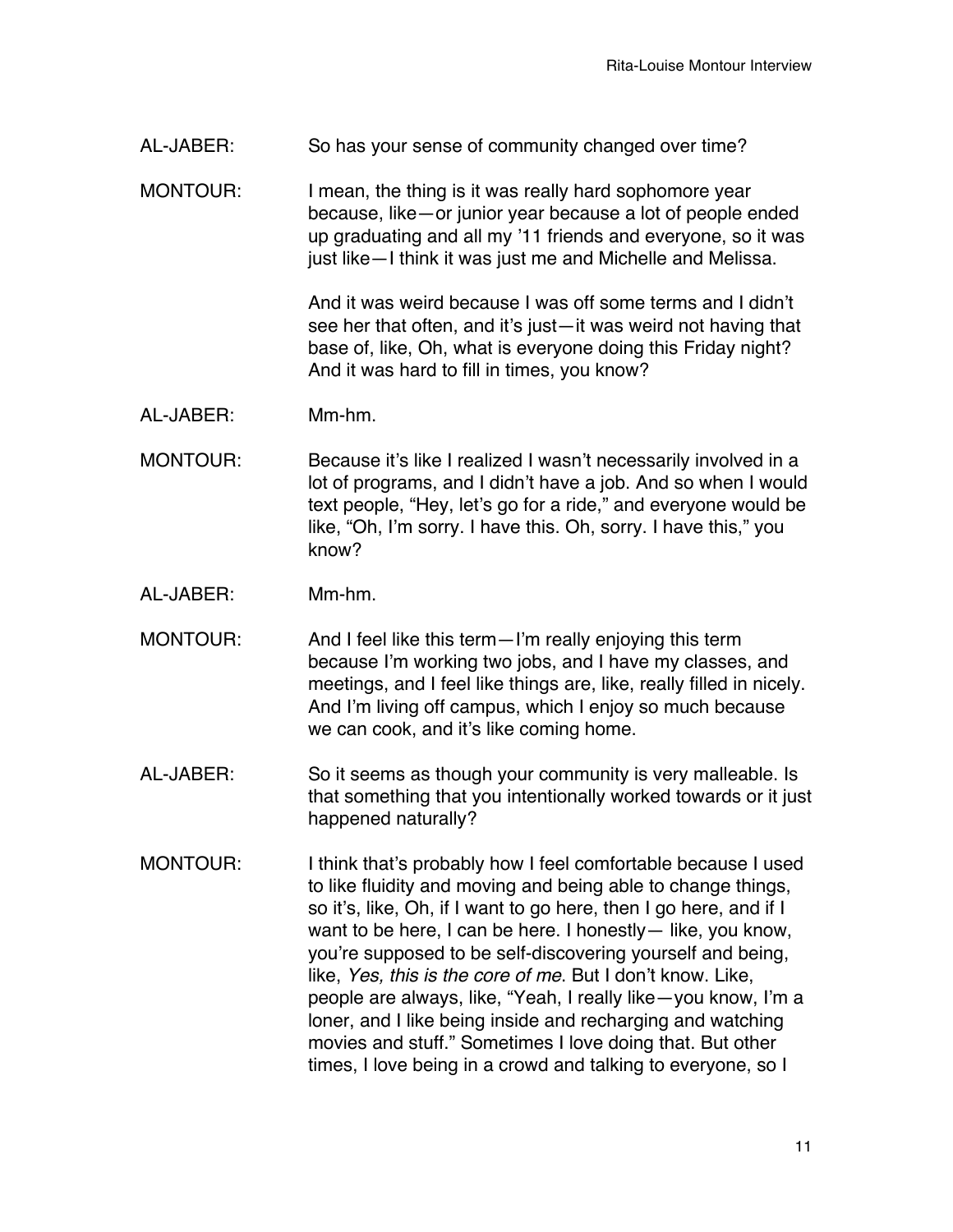don't know if I've discovered myself other than I like to change.

AL-JABER: Have there been times—well, do you feel like an insider at Dartmouth?

MONTOUR: You mean like part of the Dartmouth community?

- AL-JABER: Yes.
- MONTOUR: I think so. But maybe more part of the community of the people I know, you know? Like, I see '16s and '15s, and I don't know them, you know? So that's kind of unfortunate. And I know they probably want to get to know us, but throughout the years you get such different levels of experience that it's sometimes hard to talk to them, you know? Because they're in such a different space.

I remember sophomore year, in the fall—because I hadn't really partied that much as a freshman. When I joined the house, it was, like, *Oh, my God! Like, everyone gets to party all the time.* I got so drunk all the time. It was like I was doing freshman year in sophomore fall. [Chuckles.] Which probably wasn't a good idea for all my classes, but it was enjoyable, I suppose. [Laughs.]

- AL-JABER: But have there been times where you felt like an outsider?
- MONTOUR: Definitely. I mean it's hard sometimes when you're surrounded by these people who are also driven and knowing and planning and very, very A-type people, you know, who have their life planned out. I feel weird trying to say that I'm one of them when everyone seems to be going places and I don't really know where to take myself.
- AL-JABER: So how would you define the broader Dartmouth community? Does it include administrators, parents? How do you see it? And has it changed over time?
- MONTOUR: Oh, I don't know if I ever tried to think about—I guess when I think of the Dartmouth community, I first thought students. Like, it was purely students only and people who directly interact with students. Like, I'm thinking—there's a guy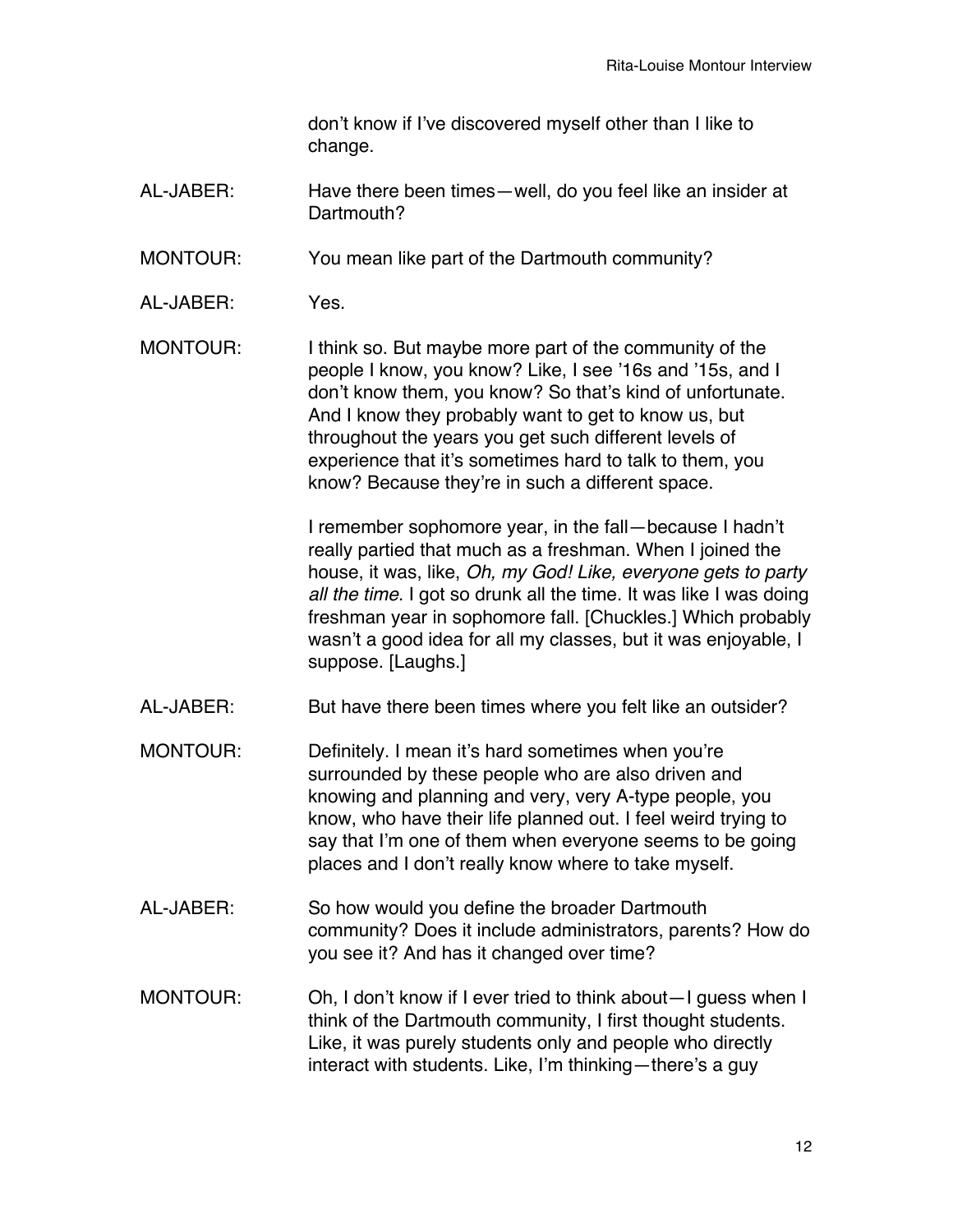named Josiah, who interacts with the UGAs. He's kind of like their upper level, so it's probably that's as far as it got.

But now that I'm, like—I've been working and stuff, I realize there's so many other people who—like, everyone who works here now. So I think of all the staff and students and I don't know, everyone who's involved with Dartmouth and I guess everyone who has to deal with the Dartmouth students, you know, too, because they're impacted by stuff that the administration does and then the stuff, like students do.

- AL-JABER: Just backtracking a little, you're part of a sorority, and so what do you make of all this criticism lodged against the Greek culture at Dartmouth?
- MONTOUR: I mean, it's so hard because there's so many things wrong with the Greek system, but there's so many great things that it's hard to say condemn it because— there are definitely times even in my own sorority that I'm, like, *What are we doing? I don*'*t feel great about this.* But then there are other times that I wouldn't want to join any other sorority than the one I'm in because even, like,—the first—so when rush goes through, when you're going through it, you're, like, *Oh! These girls are just talking to me for ten minutes. Like, what can they know about me? How can they judge, like, "Yes, we want her; she*'*s great"?*

And so I was, like,—it was almost easier for me to be judged when I was rushing rather than me going through and being on the other side. Like, that was really, really hard for me to deal with, having all these girls come up and talk to me. Like, I really want to be in your house. They didn't say things like that, but you could, you could tell when they were talking to you. "Yeah, tell me what's great." And you're kind of like, "Oh!" Like, "Just talk to me." You know, like, "I want to get to know you. Don't try to impress me." Because it's weird; it made me feel uncomfortable.

But when we actually went through the—so you go through all the parties, and then how my sorority works is you have, like,—we put up pictures of the girls, like their Facebook pictures, so we can remember who they are. And everyone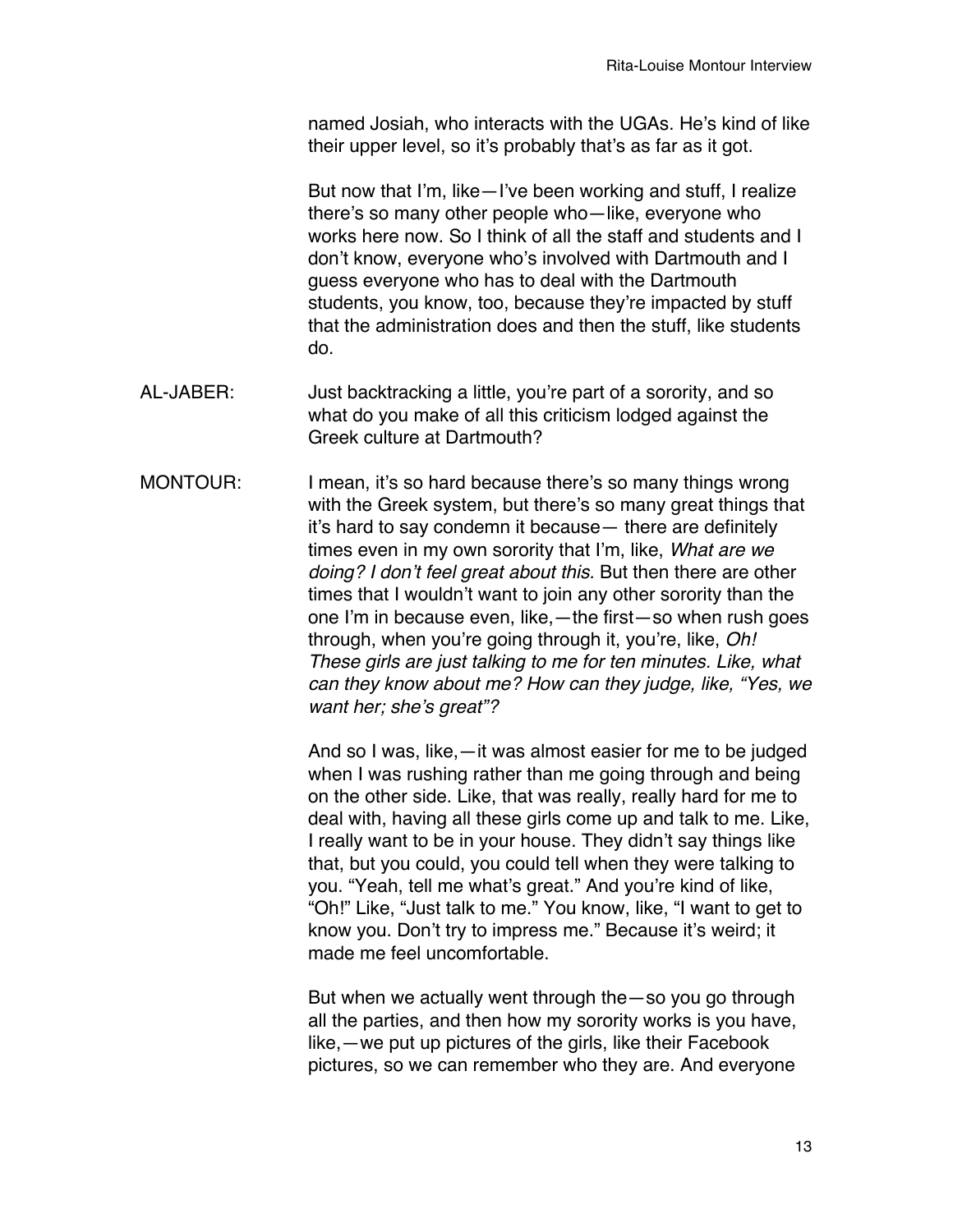talks, and says positive things and maybe some negative things.

And I was really worried about how the process was going to go. I was, like, *This is terrible. This is like a shit ton of girls sitting in their room, looking at a picture of a girl and judging her. What is this? What am I doing right now?* I was having so many problems!

But the way everyone handled themselves just amazed me. You know, they said only positive things. And negative things was, like, "I only had this one experience with her" or, you know, there was nothing really, like, "I can't say anything, but if you guys like her, let's bring her back," you know? It was just really, really respectful.

And so that was the best way I think it could have happened, in a sense, because I don't—I haven't really thought about how to necessarily make rush better, because it's hard that when you have, like,—there's hierarchies already in place. Like, which ones are the cool houses? So, like—Sorry, I totally forgot the question.

- AL-JABER: What do you make of the criticism of the Greek culture?
- MONTOUR: I mean, it's necessary sometimes to jar things and to beand my sorority—like, we don't really haze people, even before anything happened—well, when I was rushing, I guess it was like—when we got a bid, we were all taken to the basement, and we were all blindfolded, and we had to hold hands with each other, and they were giving us all beers. And they were, like, "Drink the beer!" And it was, like, "Only if you want to!" [Laughs.] So they were, like, "Seriously, guys. Like, if you don't wanna drink it, just hold it. It's fine. But you just have to hold the can." You know, it was, like, *Okay*.

So I never felt pressured to drink or do anything I didn't want to do because it was fun. It was like being able to be part of everyone. Like, we have to—we wear "flair." Like, on the first day, when you get your bid or whatever, they tack a big door: "Welcome to," like, whatever. Like, "Love your bigs." And then they leave a bag of clothes that you have to wear. And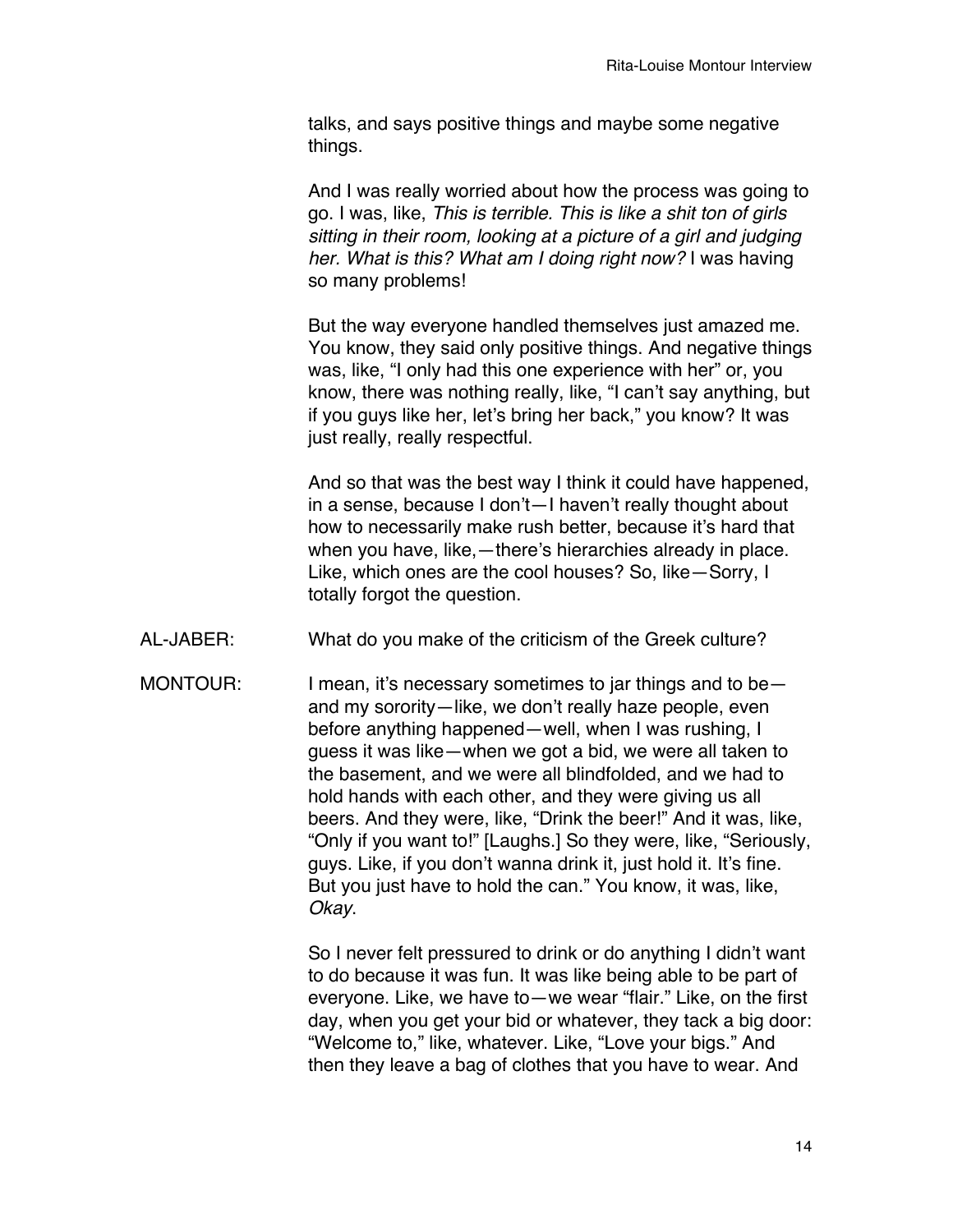it's silly hats. And you've seen people wear the furry, weird outfits—

## AL-JABER: Mm-hm.

- MONTOUR: — like neon things and leopard print and ridiculous outfits. That was so much fun, because I got to wear it, and then everyone in my sorority recognized me, and I was able to say hi to everyone and recognize who was in my class. And it helped me connect more with everyone. So I enjoyed that process. But I can't imagine, like swimming in puke pools, having fun. I can't imagine that being a good experience. So the criticism is necessary for some, and it sucks that other people have to suffer for it, but—you know.
- AL-JABER: It seems as though the fraternities get a lot more flak than the sororities at Dartmouth.
- MONTOUR: I think that's probably fair because I don't think girls would really do that to other girls. [Laughs.] I feel l like there's boys probably have more problems in their hazing, but we definitely have more problems in our recruitment process, because I feel like girls are probably a lot more judgmental than boys are. So I feel like in the rush process, if you say something wrong or maybe someone doesn't like what you're wearing or you have a weird outfit on, I feel like you could get judged very easily on that, more so in the girl process than the man.
- AL-JABER: And you're part of the Dartmouth women's rugby team.
- MONTOUR: I used to be. I was there for a year, I quit, and then I joined again.
- AL-JABER: You joined again recently?
- MONTOUR: For junior year, and then—I'm a senior, so now—
- AL-JABER: So are you still in touch with the community you established there?
- MONTOUR: I wish I was, but they're all kind of—they're kind of busy, you know? And they—it's a very, very strong individualist kind of group of women. I feel like it takes a certain mentality,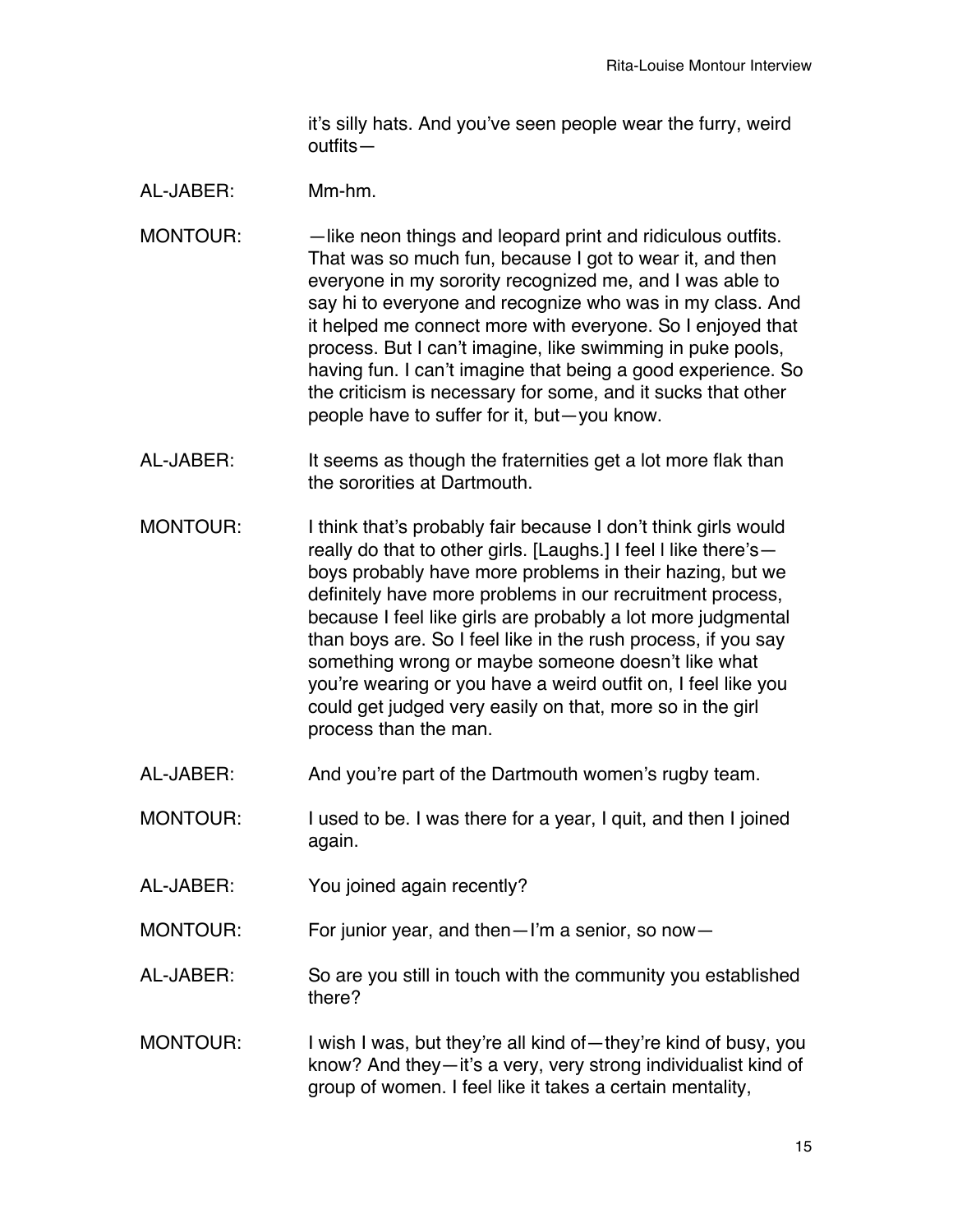obviously, to be like, "Yes! I wanna go play rugby and get hit and tackle people in the mud," you know? And so those women are all very tough and strong. But I'm really friendly with all of them when I see them, and I wouldn't necessarily say we hang out, so I guess not. I'm not really.

AL-JABER: Why did you quit, though?

MONTOUR: I think after freshman year, I felt like I had better things to do with my time, and I was kind of being, *Oh, I don*'*t really wanna go to practice. I don*'*t wanna see these people*, blah, blah, blah. I felt like they were, like, "Oh, I want to go do this" or "I want to go do that." But I had to go to practice instead, so I wasn't really enjoying. It felt like a much more time sink than something I wanted, you know? And everyone was getting involved with different things, and I was, like, *There are other things that I can get involved with that I would rather explore*, because I had played rugby in high school for four years. So, granted, the community is much different from high school to college, because you come into drinking age, as opposed to in high school, when you're not. And so I was, like, *Oh, I don*'*t know. I don*'*t really wanna explore this much further*, so I stopped.

> And then I think sophomore year was a lot of fun, but I realized I kind of missed being active, and I missed being with the team and having another sense of community in that way, because we always would go to dinner after practice. You know, things were just kind of like auto-planned for you, which is an enjoyable sense, being like, *Oh, this time*'*s filled, this time*'*s filled, so I have to do my homework at this slot*, as opposed to, like, *I have all evening*, and then 10 p.m. rolls by and I'm, like, *Shit!*

> But I think junior year, I played in fall, and I had a good time. And then I was off in the winter? And then we had spring tour and I had a very terrible time, so that's why I quit because I decided—there were three parts of rugby; the coach, the team and the game, and if you only like one out of the three, is it really worth it?

AL-JABER: And so what other things do you do around campus?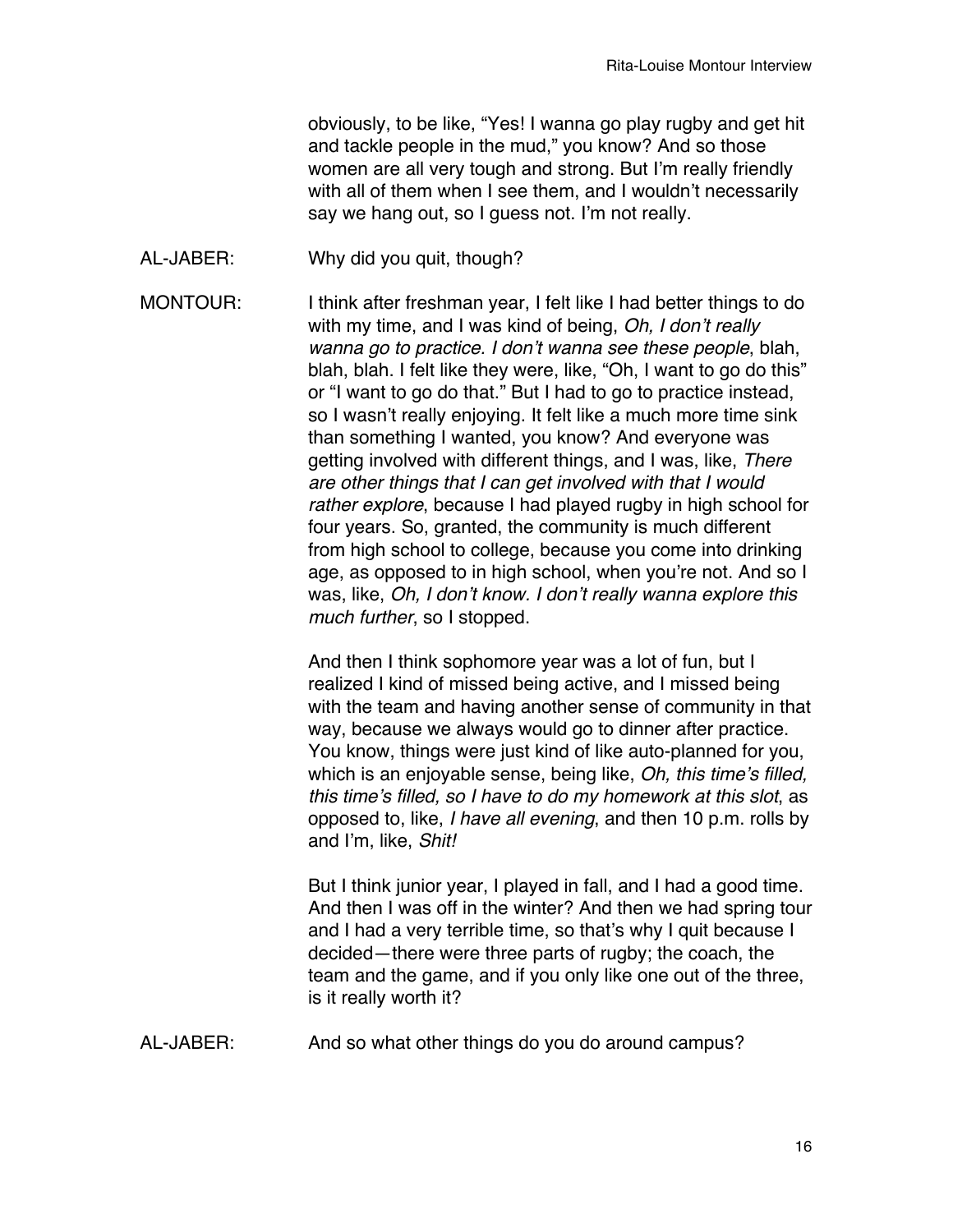MONTOUR: I feel like I'm more focused into school and my job and my friends, so I'm in the sorority and I have my boyfriend, and then I have my off-campus house, and we always do tons of fun things. And it's freed up my time to go do random things. Like, I think last—was it last week or something? I just went to a concert in Boston, and it was a Tuesday night, and it was, "Sorry, guys, later," you know? And I enjoy being able to explore a lot more.

> So I'm excited that I'm a senior because I don't have to sit there and—like, I was taking a test just light night for my molecular bio class, and I was sitting there, and I was writing everything down, and I was, like, *I can*'*t think! I can*'*t think! I can*'*t think!* And I stopped for a moment, and I looked around, and I was, like, *We have been sitting in this room for two and a half hours doing this test, and I*'*m still sitting here, writing this test.* And I was looking around, and I was, like, *What are we doing? We could be doing much more important things.*

> I don't know. Like, you have those weird moments where you are like, *I want to be able to change something*. *Why are we all just wasting our brain power, writing on this piece of paper?* But I was, like, *I don*'*t have time to think like that. I have to go back to the test*.

- AL-JABER: And just to move on to a slightly different topic, there has been some unrest on campus with all these racial incidents.
- MONTOUR: Mmm.
- AL-JABER: Have you reflected on that, and what are your thoughts on it?
- MONTOUR: I have been reflecting on it, but it's more in a much more personal sense, because I think just working here and indexing *The D*, I have to read every article, which has been actually really helpful and eye opening to what is going on, on campus, because otherwise I only hear it from when people are talking because I don't pursue information on my own. So reading all of those responses and how it's morphing and everything just made me think about—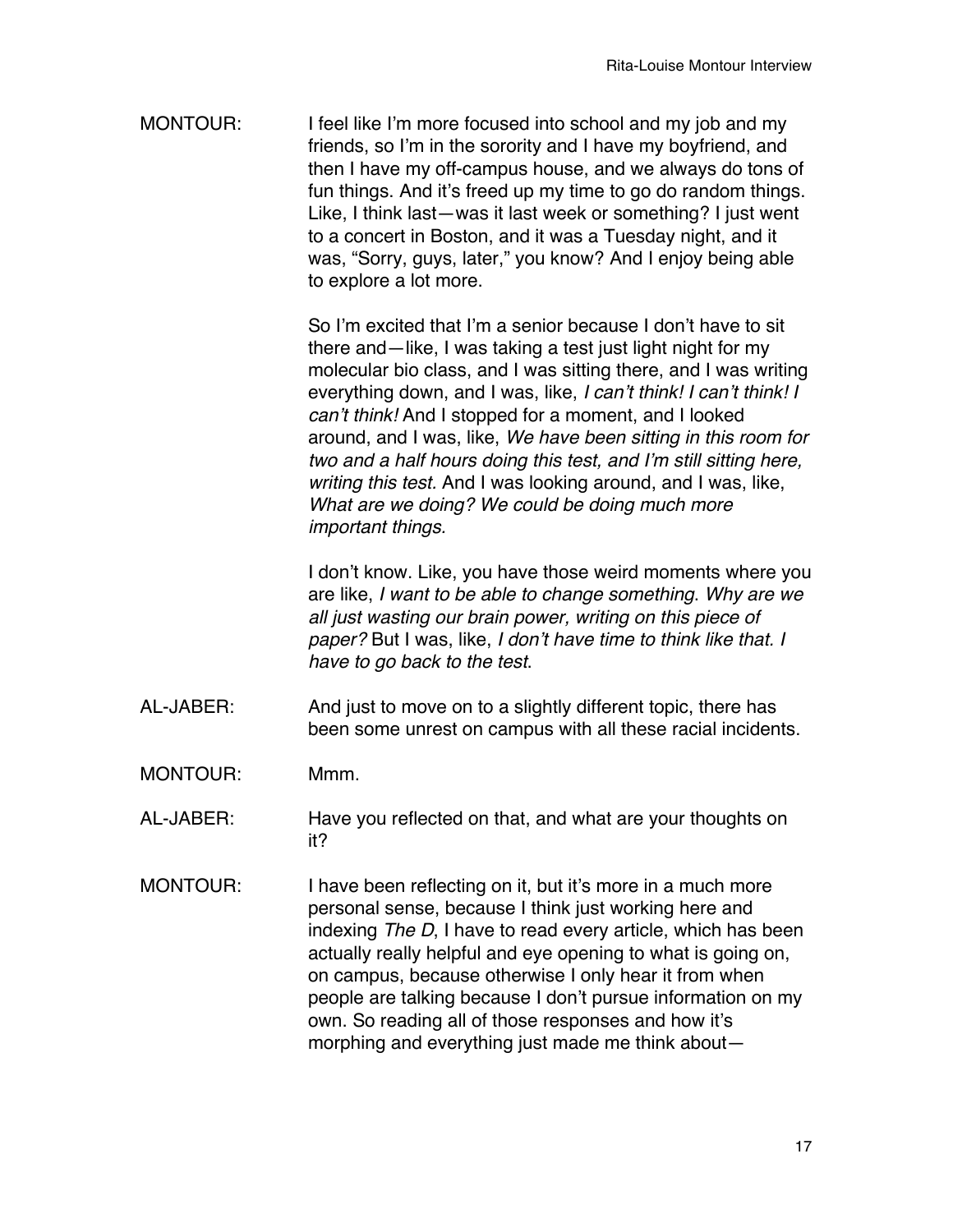I identify as a Native American, and I understand different you know, being in a racial body, but I feel like a lot of people look at me, and they don't think I'm Native, so they view me as white. So it's weird that I have kind of like a weird sense of self, that it's—like, I'll catch myself referring to the fact that I'm white, even though I know I'm not, because it's, like—I don't know.

And then there was one weird article that was talking—I think it was an opinion piece about how the Greek system just tends to privilege white, private-school people, like in getting bids. And they listed the stats, and I was, like, *Oh, my God. I never thought about that.* And I was just thinking about, like, in my sorority. We take people who are very you know, like I said, very themselves and very involved and everything. And that tends to be people who have been able to explore a lot and understand a lot of different things. So I feel like if you have more "cool" stories, you're going to be "cooler."

So people who go to private boarding schools, who have money to go skiing, have money to go on adventures to Thailand, they're going to have cooler stories and going to be, like, quote unquote cooler. So knowing that—even though I've come from a small community where there is poverty and teen births and weird stuff like that, my parents made sure I was really well provided for. And because my elder sisters—my mother learned that public school and stuff like—because I'm the youngest, I definitely got the benefit of all the mistakes that my sisters have made, so I didn't make them, or I wasn't allowed to make them, you know? And my mother made sure I went to the "good" private schools in Santa Fe. She made sure that I was in good communities and stuff, because she learned the hard way with my other sisters, who are still having problems.

- AL-JABER: Going back to how you define the Dartmouth community, do you think that its isolated nature affects it, I guess?
- MONTOUR: Right. I mean, we always talk about the Dartmouth bubble, and I believe that's a really real thing. Like, there are articles that are—People read *The New York Times* and everything, but it becomes very much Dartmouth focused, that this is the center of the world and this is everything that's going on. And